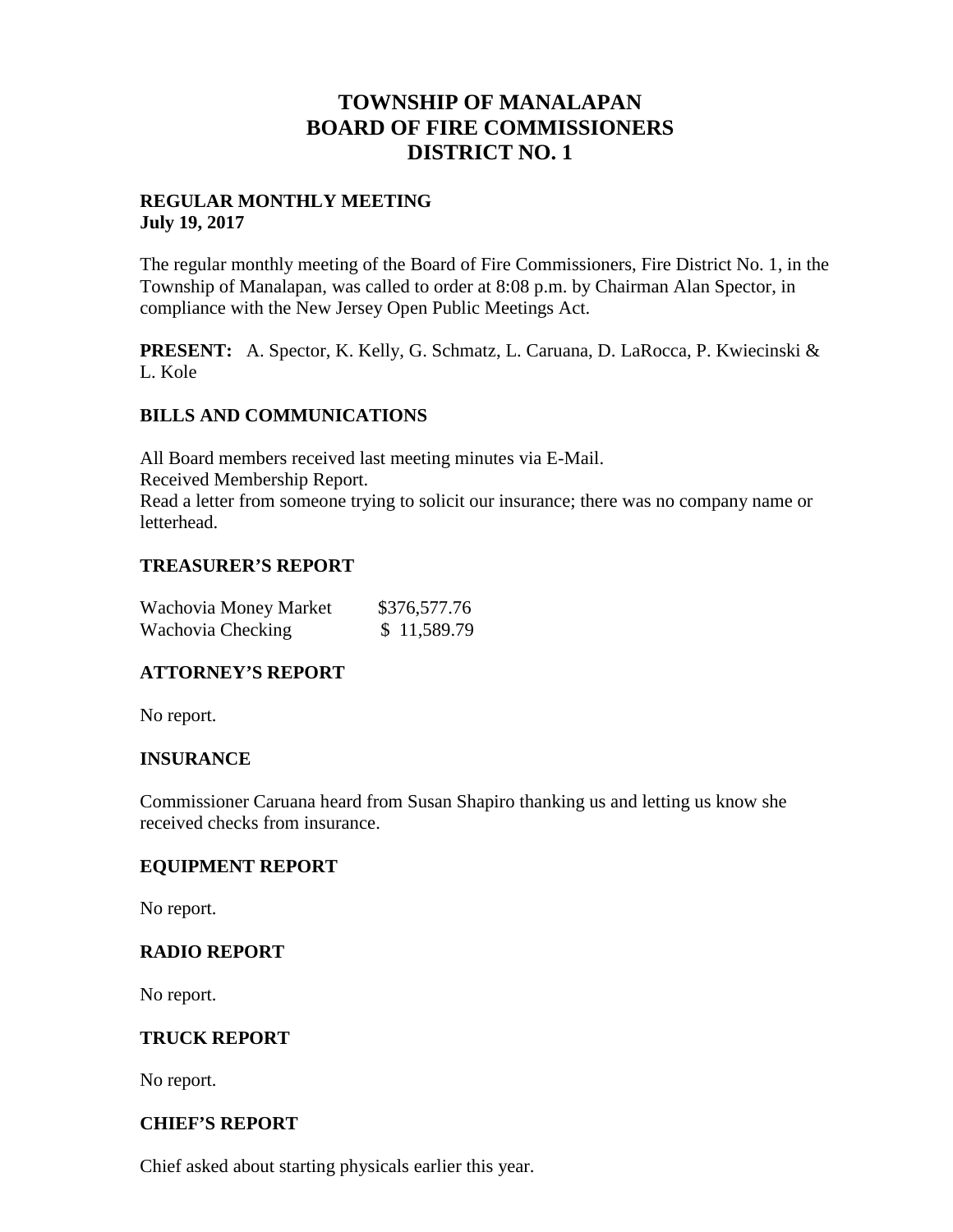## **ASSOCIATION REPORT**

No report.

#### **TRUSTEES' REPORT**

No report.

#### **OLD BUSINESS**

See attached.

#### **NEW BUSINESS**

Commissioner LaRocca made a motion to pay all vouchers; this was seconded by Commissioner Schmatz. All voted aye.

Commissioner LaRocca made a motion not to exceed \$900 to purchase 12 pairs of replacement firefighters gloves (6 Large and 6 XL); this was seconded by Commissioner Spector. All voted aye.

Commissioner LaRocca made a motion for \$210 to purchase 6 radio straps to replace damaged ones; this was seconded by Commissioner Caruana. All voted aye.

Commissioner Schmatz will look into purchasing 10 helmet shields.

Commissioner Spector made a motion not to exceed \$50,000 to purchase a 2017 Ford F350 4x4 pickup truck ext cab from State Contract #A88758-T2101. This was a line item in our budget and was approved at a previous special meeting.

Meeting opened to the public at 8:40 P.M.

A motion was made by Commissioner Spector to adjourn; it was seconded by Commissioner Schmatz and all voted aye.

Meeting adjourned at 8:45 P.M.

Respectfully submitted, Kenneth Kelly, Clerk